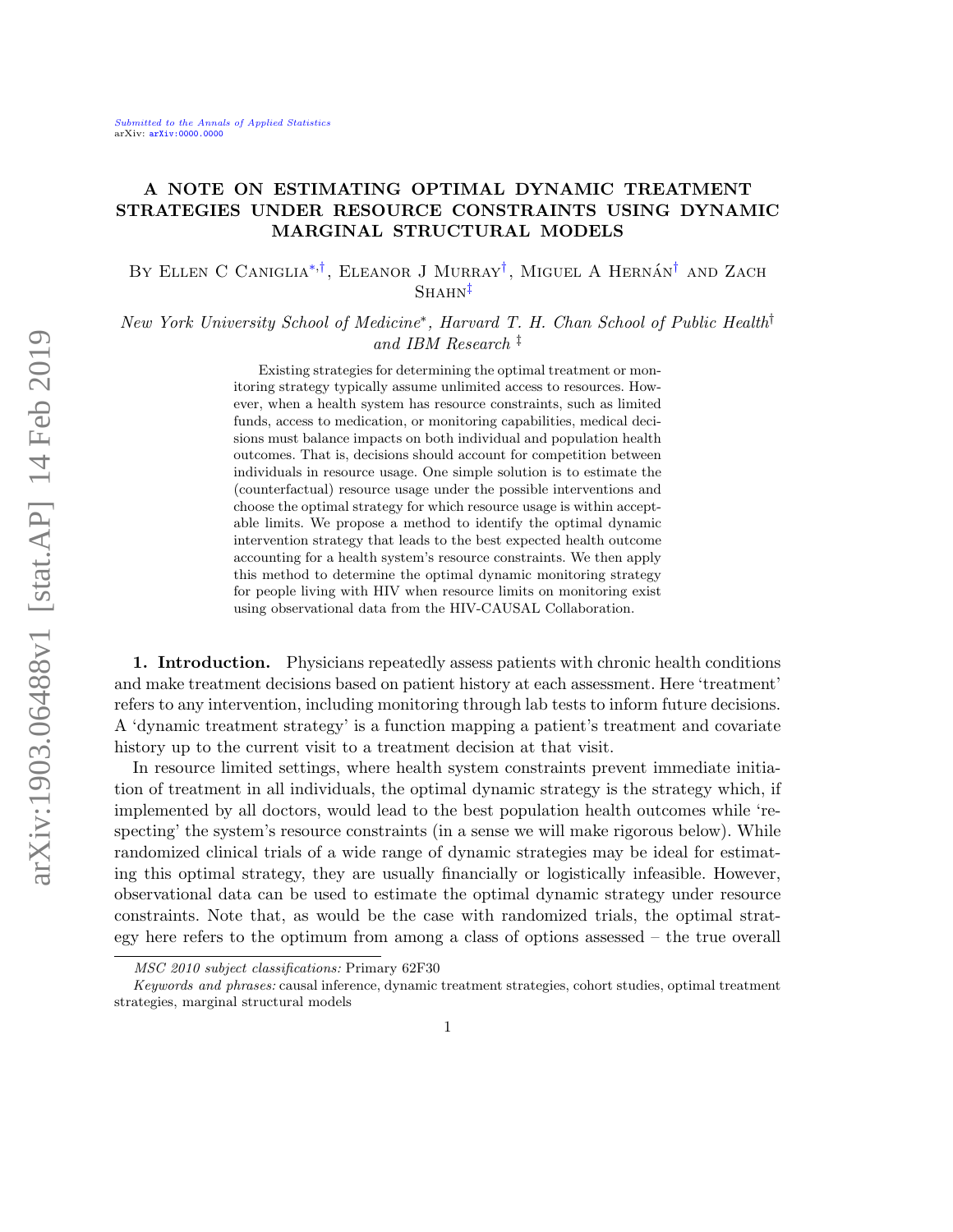optimum may not be among these.

Luedtke and van der Laan [\[1\]](#page-10-0) considered this problem for the case of a point exposure – that is, when there is only one time point at which a treatment decision is made. They considered resource constraints that place an upper limit  $\kappa$  on the expected proportion of treated patients, and defined the set of strategies which respected resource constraint  $\kappa$  as all strategies for which the expected proportion of treated patients in the population under that strategy is less than  $\kappa$ . The optimal point exposure strategy was then identified as the optimal strategy among those respecting the system constraint. However, optimal point exposure strategies are often of limited utility in clinical decision-making, especially in the context of chronic disease or long-term therapy. Such strategies cannot recommend, for example, "Come back next month, and if the problem has progressed then begin treatment".

Here, we consider the optimal resource constrained dynamic strategy (RCDS) and present a method for estimating the optimal RCDS from a parameterized subclass of all strategies. For example, suppose we restrict our attention to the class of monitoring strategies  ${g_x : g_x(\bar{L}_{t-1}, \bar{N}_{t-1}) = 1}{L_{t-1} > x}$  (where 1{} denotes the indicator function) that monitor  $(N_t)$  at time t if and only if the covariate  $L_{t-1}$  is greater than x. Such a class of strategies might be approximately appropriate, for example, for the decision of how often to monitor for anti-retroviral therapy (ART) failure or resistance in people living with HIV, where  $L_t$  represents CD4 count at time t.

In the absence of resource constraints, Orellana et al. [\[2\]](#page-10-1) and Robins et al. [\[3\]](#page-10-2) describe how to estimate the optimal strategy from a parameterized class of strategies using a dynamic Marginal Structural Model (dyn-MSM). A dyn-MSM models the expected counterfactual outcomes under strategies parameterized by x as a function  $b(x; \beta)$  of x. With an estimate  $\beta$  of the dyn-MSM parameter  $\beta$ , estimating the optimal strategy simply reduces to finding  $x^{opt}$  maximizing  $b(x; \hat{\beta})$  (assuming larger values of  $b(x; \beta)$  are preferable). To accommodate resource constraints, we propose a fairly straightforward extension of this procedure that entails fitting two dyn-MSMs–one estimating the expected counterfactual clinical outcome  $b(x; \beta)$  and one estimating expected counterfactual treatment utilization  $h(x; \theta)$ . The optimal RCDS is then  $x_{rc}^{opt}$  maximizing  $b(x; \beta)$  subject to  $h(x; \theta) < \kappa$ .

We apply this approach to estimate the optimal RCDS for CD4 cell count and HIV-RNA monitoring in people living with HIV who have achieved viral suppression. CD4 cell count and HIV-RNA tests are used to monitor an individual's response to ART. More frequent monitoring has been shown to be associated with a lower risk of virologic failure (HIV RNA levels  $> 200$  copies/ml) at two years after viral suppression [\[4\]](#page-10-3). Guidelines recommend dynamic monitoring strategies in which virologically suppressed individuals on ART may be monitored less frequently once their CD4 cell count crosses above a certain threshold. However, the optimal point at which to decrease monitoring frequency is unclear even for high-income settings. In a health system with limited funds for monitoring, the CD4 cell count at which monitoring may be decreased must be chosen from a subset of strategies where the average number of tests does not exceed the available resources.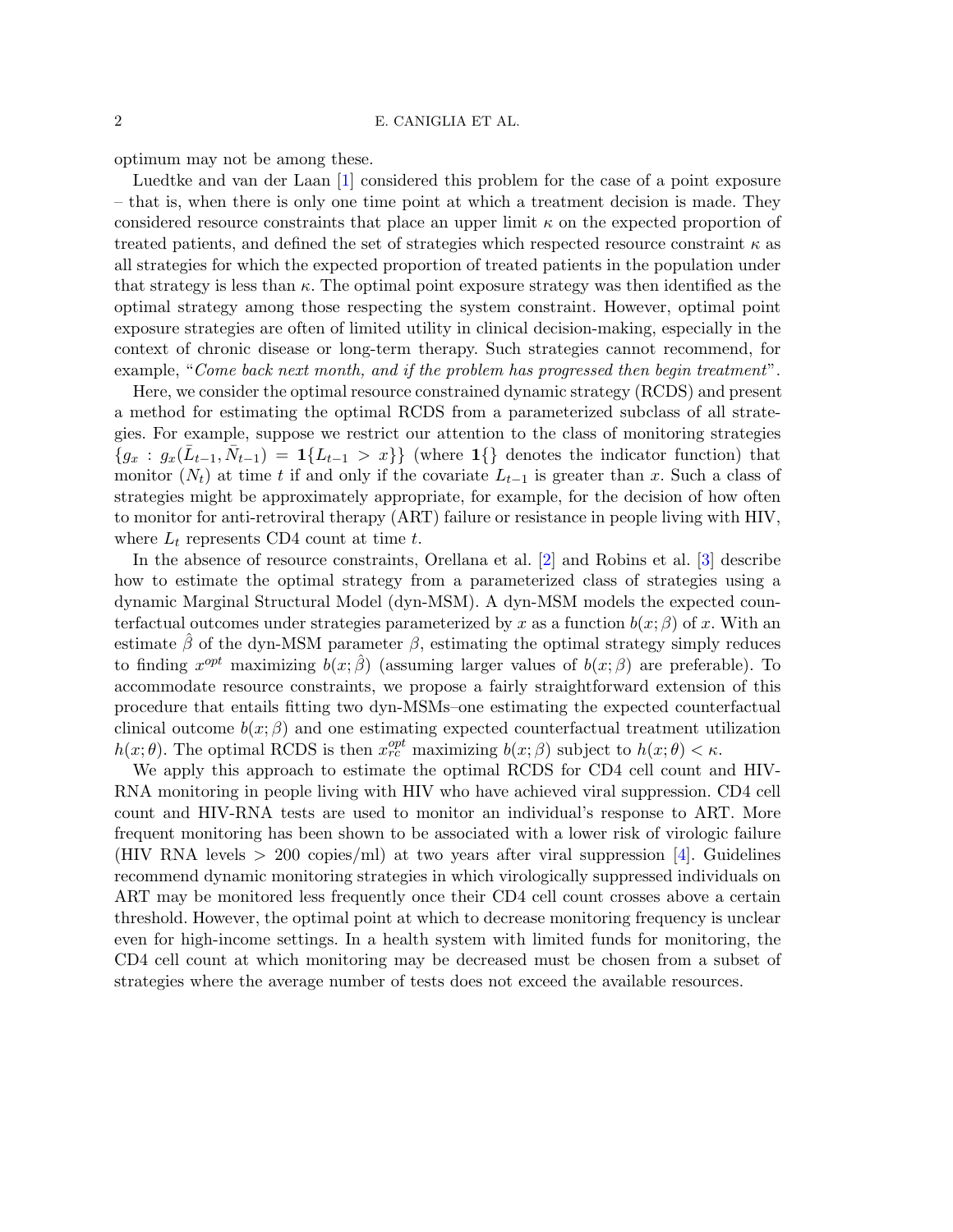#### 2. Notation. Let:

- $t \in \{0, \ldots, K\}$  denote time, assumed discrete, with K the end of the study;
- $N_t$  be a variable indicating the whether an individual is monitored at time t;
- Y denote health outcome we aim to optimize;
- $L_t$  denote covariates at time t, including past treatments, that may influence monitoring decisions;
- $D$  denote the total number of monitoring tests received by an individual;
- $\bar{X}_t$  denote  $X_0, \ldots, X_t$  and  $\underline{X}_t$  denote  $X_t, \ldots, X_K$  for arbitrary time varying variable  $X$ .

We assume that we observe *iid* realizations of the random vector

 $\mathbb{O} = (\mathbf{L}_0, \dots, \mathbf{L}_K, N_0, \dots, N_K, Y)$ . We use capital letters to denote random variables and corresponding lower case letters to denote specific values that random variables might take.

A treatment strategy is a rule or function that determines the value to which  $N_t$  will be set for a given observed history, i.e. a function  $g: (\bar{L}_{t-1}, \bar{N}_{t-1}) \mapsto N_t$ . A strategy is said to be *static* if its recommendation for the present does not depend on past covariate and treatment values, and can therefore be specified from baseline. An example of a static strategy would be 'monitor every 3 months'. A strategy is said to be *dynamic* if it does depend on past covariate and treatment values. An example of a dynamic strategy would be 'monitor if time since last monitoring  $\geq 6$  months or if last observed viral load  $> 100$ copies/ml and time since last monitoring  $\geq 2$  months'. Most realistic, clinically-relevant strategies are dynamic.

We denote arbitrary strategies by  $g$  and we adopt the counterfactual framework of Robins  $[5]$  in which corresponding to each possible strategy g are counterfactual random variables  $Y(g)$ ,  $L_t(g)$ , and  $D(g)$  that would have been observed had strategy g been followed, possibly contrary to fact. Implicit in the notation for counterfactuals (e.g.  $Y(g)$ ) is the assumption that the treatment strategy followed by one patient does not influence any other patient. This implicit assumption is called the 'No Interference Assumption' by Rubin [\[6\]](#page-10-5). Note that in defining our resource constraint, we are optimizing based on the (counterfactual) average number of treatment or monitoring events per individual over a defined time period, but assuming no competition between individuals to access care under the optimal RCDS. We also make the additional assumptions [\[7\]](#page-10-6):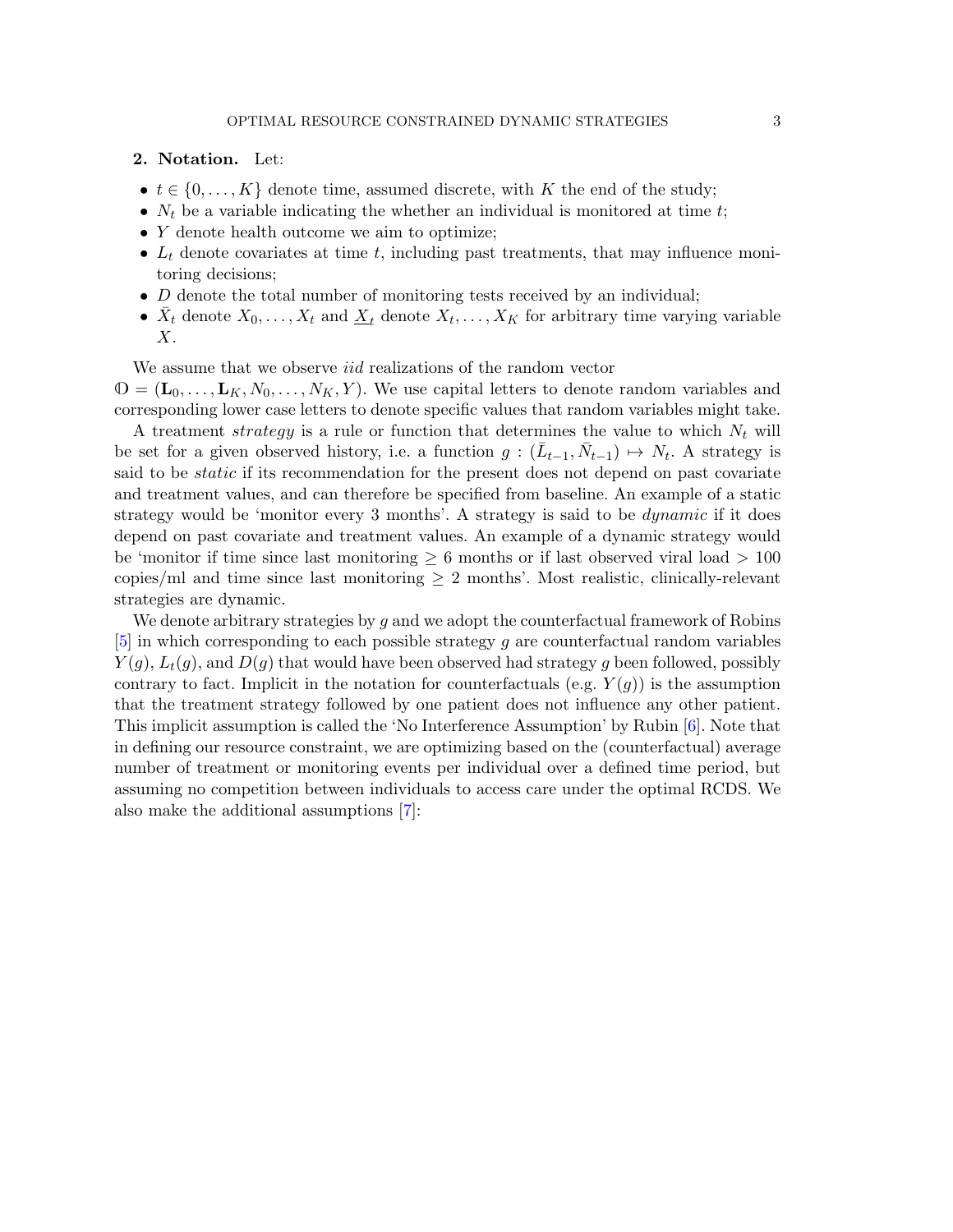<span id="page-3-1"></span>Sequential Positivity: If  $f(\bar{l}_t, \bar{n}_{t-1}) > 0$ ,  $f(N_t = n | \bar{L}_t = \bar{l}_t, \bar{N}_{t-1} = \bar{n}_{t-1}) > 0 \,\forall n, t$ (2.2)

**Consistency**: For any strategy g, if for a given subject  $N_t = g(\bar{L}_t, \bar{N}_{t-1})$  for each t, then  $Y = Y(g)$  and  $\bar{L}_K = \bar{L}_K(g)$  for that subject

<span id="page-3-0"></span>(2.3)

**Sequential Exchangeability**: 
$$
Y(g) \perp N_t | \bar{L}_{t-1} = \bar{l}_t, \bar{N}_{t-1} = \bar{n}_{t-1} \ \forall t, g, \bar{n}, \bar{l}
$$

We define resource constraints as caps on the expected number of doses or monitoring events per patient over a defined time period. We say that strategy g respects resource constraint  $\kappa$  if

$$
(2.4) \t\t\t E[D(g)] < \kappa
$$

We consider parameterized classes of strategies  ${g_x}$  and seek to estimate

(2.5) 
$$
x_{\kappa}^{opt} \equiv argmax_{x} E[Y(g_{x})] \text{ subject to } E[D(g_{x})] < \kappa
$$

3. Review of dyn-MSMs. A dyn-MSM is a model for expected counterfactual outcomes under a class of strategies parameterized by  $x$  as a function of  $x$ , i.e.

$$
E[Y(g_x)] = b(x; \beta)
$$

To estimate  $\beta$ , first note that each subject might follow multiple strategies from the class  ${g_x}$ . Let  $\Lambda_i$  denote the number of strategies that subject i follows. Generate an artificial dataset with  $\Lambda_i$  contributions from each subject:  $(Y_i, x_{i1}), \ldots, (Y_i, x_{i\Lambda_i})$ . Using the artificial dataset, we can fit by weighted least squares the regression model

$$
E[Y|x] = b(x; \gamma)
$$

with weights

$$
W(x) \equiv \prod_{k=0}^{K} \frac{f^*(x)}{f(N_k | \bar{L}_{k-1}, \bar{N}_{k-1})}
$$

to obtain  $\hat{\gamma}$ . When treatment or monitoring probabilities are unknown, as they are in our application, a consistent estimator  $\hat{f}(N_k|\bar{L}_{k-1}, \bar{N}_{k-1})$  of  $f(N_k|\bar{L}_{k-1}, \bar{N}_{k-1})$  can be plugged into  $W(x)$ . Under sequential exchangeability  $(2.3)$  and consistency  $(2.2)$ ,  $[2]$  shows that the weighted regression parameter estimate  $\hat{\gamma}$  approaches the causal estimand  $\beta$  in the limit.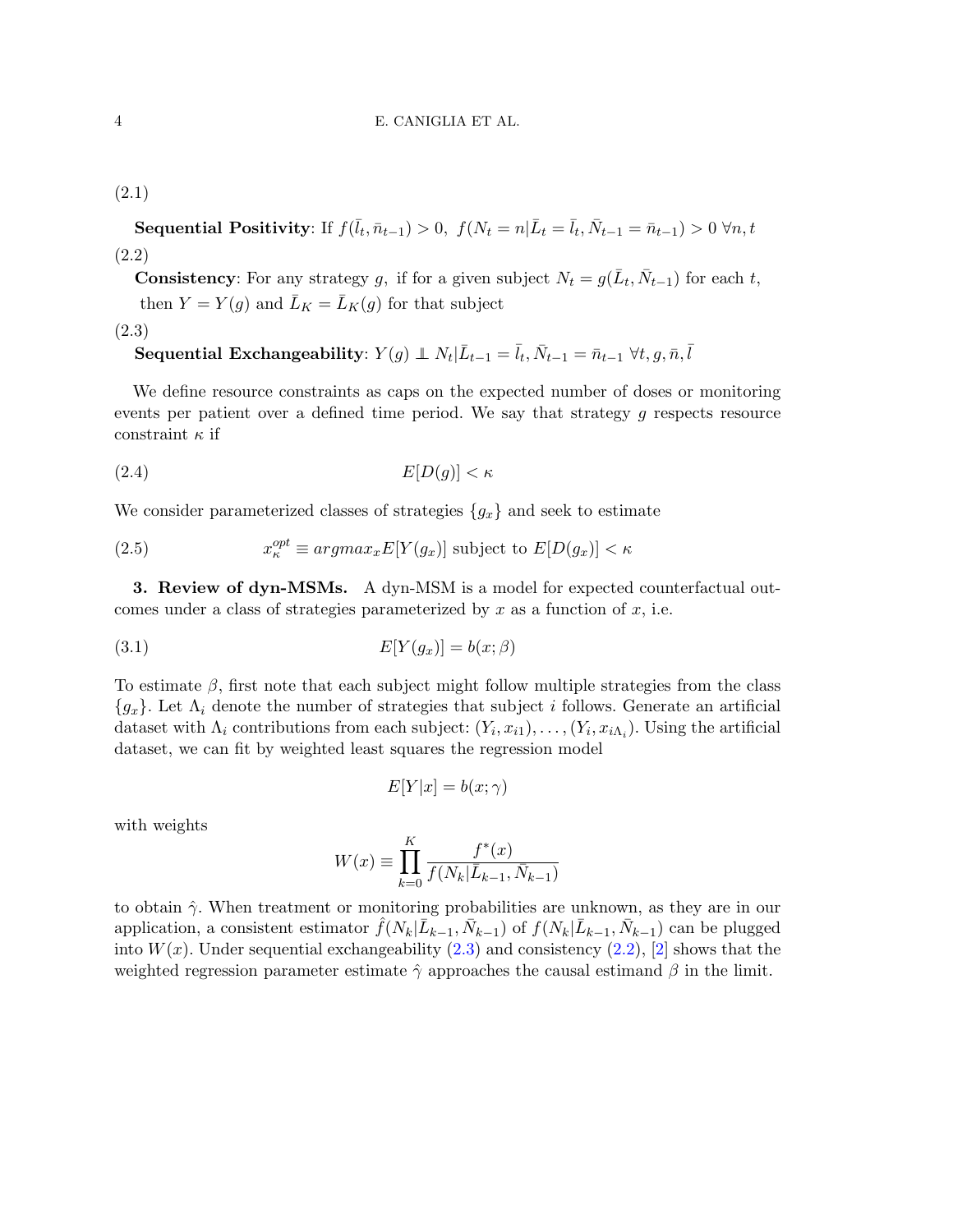4. Estimating Optimal Treatment Strategies With Resource Constraints. To estimate the optimal RCDS, we simply estimate the parameters of two dyn-MSMs:

$$
(4.1) \t\t\t E[Y(g_x)] = b(x; \beta)
$$

(4.2)  $E[D(g_x)] = h(x; \theta)$ 

and then estimate the  $x$  indexing the optimal strategy as

$$
\hat{x}_{\kappa}^{opt} \equiv argmax_{x} b(x; \hat{\beta})
$$
  
subject to  $h(x; \hat{\theta}) \leq \kappa$ 

Standard errors for  $\hat{\beta}$ ,  $\hat{\theta}$ , and certain derived quantities can be computed by bootstrap or analytically using formulas in [\[2\]](#page-10-1).

5. Application to Monitoring of HIV Patients. We apply the method described above to estimate the optimal RCDS for monitoring CD4 cell count and HIV-RNA in people living with HIV using data from the HIV-CAUSAL collaboration. The HIV-CAUSAL collaboration combines data from prospective cohorts of people living with HIV enrolled in universal health care systems in Brazil, Canada, France, Greece, Netherlands, Spain, Switzerland, UK, and USA.

We have previously reported on the optimal dynamic monitoring strategy in this cohort and showed that decreasing monitoring when CD4 cell count  $>$ 200 cells/ $\mu$ l compared to  $>500$  cells/ $\mu$ l does not worsen short-term clinical and immunologic outcomes in virologically suppressed individuals living with HIV but may increase the risk of virological failure [\[4\]](#page-10-3). We now extend these results to identify the optimal RCDS under constraints on the average number of monitoring events over a two-year period. However, because the majority of the HIV-CAUSAL data comes from high-income countries, we apply an artificial resource constraint selected to demonstrate the methodologic approach.

First we briefly describe the eligibility criteria and monitoring strategies under consideration. We then describe the estimation of the optimal RCDS.

Eligibility criteria: Previously antiretroviral therapy naive HIV-positive individuals who initiate antiretroviral therapy in 2000 or later and achieve confirmed virologic suppression (2 consecutive HIV-RNA  $\leq$ 200 copies/ml) within 12 months of initiating therapy are eligible for inclusion in the study. Individuals must meet the following additional eligibility criteria at baseline (date of confirmed virologic suppression): 18 years of age or older, CD4 cell count measurement within the previous 3 months, no history of an AIDS-defining illness, and no pregnancy (when information was available).

Monitoring strategies: We consider 31 dynamic monitoring strategies, based loosely on current clinical guidelines. Under each strategy, CD4 cell count and HIV-RNA are monitored every 3-6 months when CD4 is below the strategy's threshold and every 9-12 months when CD4 is above the threshold. Each strategy corresponds to a CD4 threshold ranging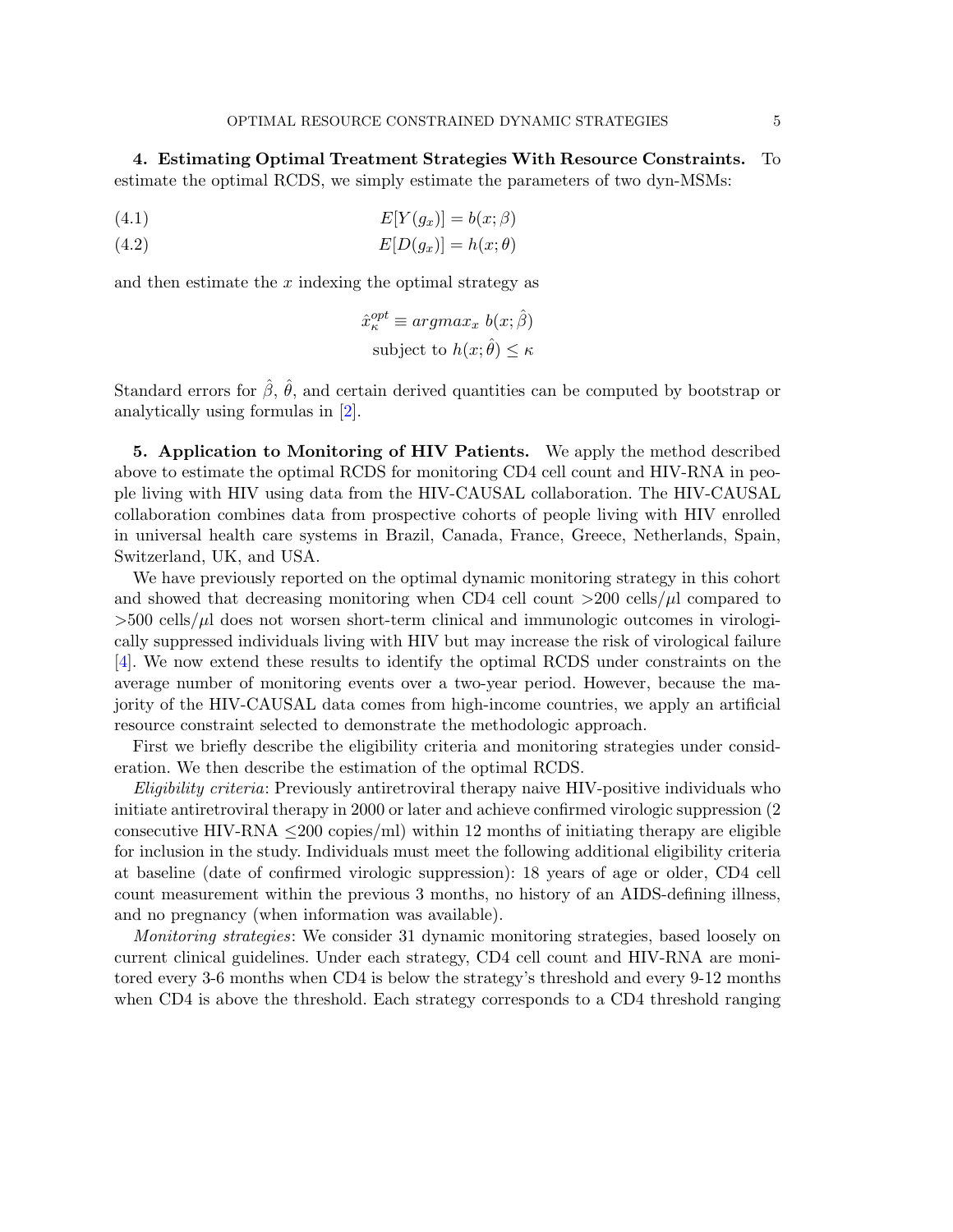# 6 E. CANIGLIA ET AL.

from 200-500 cells/ $\mu$ l in increments of 10 cells/ $\mu$ l. All of the monitoring strategies further require individuals to be monitored once every 3-6 months when HIV-RNA >200 copies/ml or after diagnosis of an AIDS-defining illness, and that CD4 cell count and HIV-RNA be monitored concurrently.

Follow-up period and outcome: Individuals are followed from baseline until death, pregnancy (if known), loss to follow-up, or the administrative end of follow-up. The outcome of interest is virologic failure (HIV-RNA >200 copies/ml) at 24 months of follow-up.

Statistical methods: We compare the 31 monitoring strategies using the replication and censoring approach. Briefly, we create an expanded dataset by making 31 exact replicates of each individual (1 per strategy). If and when an individual's data are no longer consistent with a given strategy, we artificially censor the corresponding replicate at that time. We compute inverse probability weights to adjust for the potential selection bias induced by the artificial censoring.

We then fit an inverse-probability weighted Poisson regression model to estimate the risk ratio of virologic failure at 24 months of follow-up among those with measurements at  $24 \pm 2$  months. The model includes a flexible functional form of the strategy variable (restricted cubic splines) and the baseline covariates: sex, CD4 cell count (<200, 200-349,  $350-499$ ,  $\geq 500$  cells/L), years since HIV diagnosis (<1, 1 to 4,  $\geq 5$  years, unknown), race (white, black, other or unknown), geographic origin (N. America/W. Europe, Sub-Saharan Africa, other, unknown), acquisition group (heterosexual, homosexual or bisexual, injection drug use, other or unknown), calendar year (restricted cubic splines with 3 knots at 2001, 2007, and 2011), age (restricted cubic splines with 3 knots at 25, 39, and 60), cohort, and months from cART initiation to virologic suppression  $(2-4, 5-8, \geq 9)$ . Under the assumptions described above, the parameters of the regression model consistently estimate the parameters of a dynamic marginal structural model. The model's estimated parameters are used to estimate the standardized risk of virologic failure at 24-months for each monitoring strategy.

Next, we fit an inverse-probability weighted log-linear regression model to estimate the mean number of measurements at 24 months of follow-up. As above, the model includes a flexible functional form of the strategy variable and the baseline covariates. The predicted values are used to estimate the standardized mean number of measurements at 24-months for each monitoring strategy.

After estimating the counterfactual risk of virologic failure at 24 months and counterfactual mean number of measurements at 24 months, we rank the strategies by the counterfactual mean number of measurements at 24 months. We then restrict our consideration to the strategies that satisfy the resource constraint. For our example, we consider a hypothetical constraint allowing an average of one CD4 cell count and one HIV-RNA test per person every 6 months, for an average of 4 measurements per person over 24 months. Under this constraint, only the strategies that lead to an average of 4 measurements per person over the 24-months of follow-up will be considered.

Finally, we find the optimal strategy for minimizing the risk of virologic failure among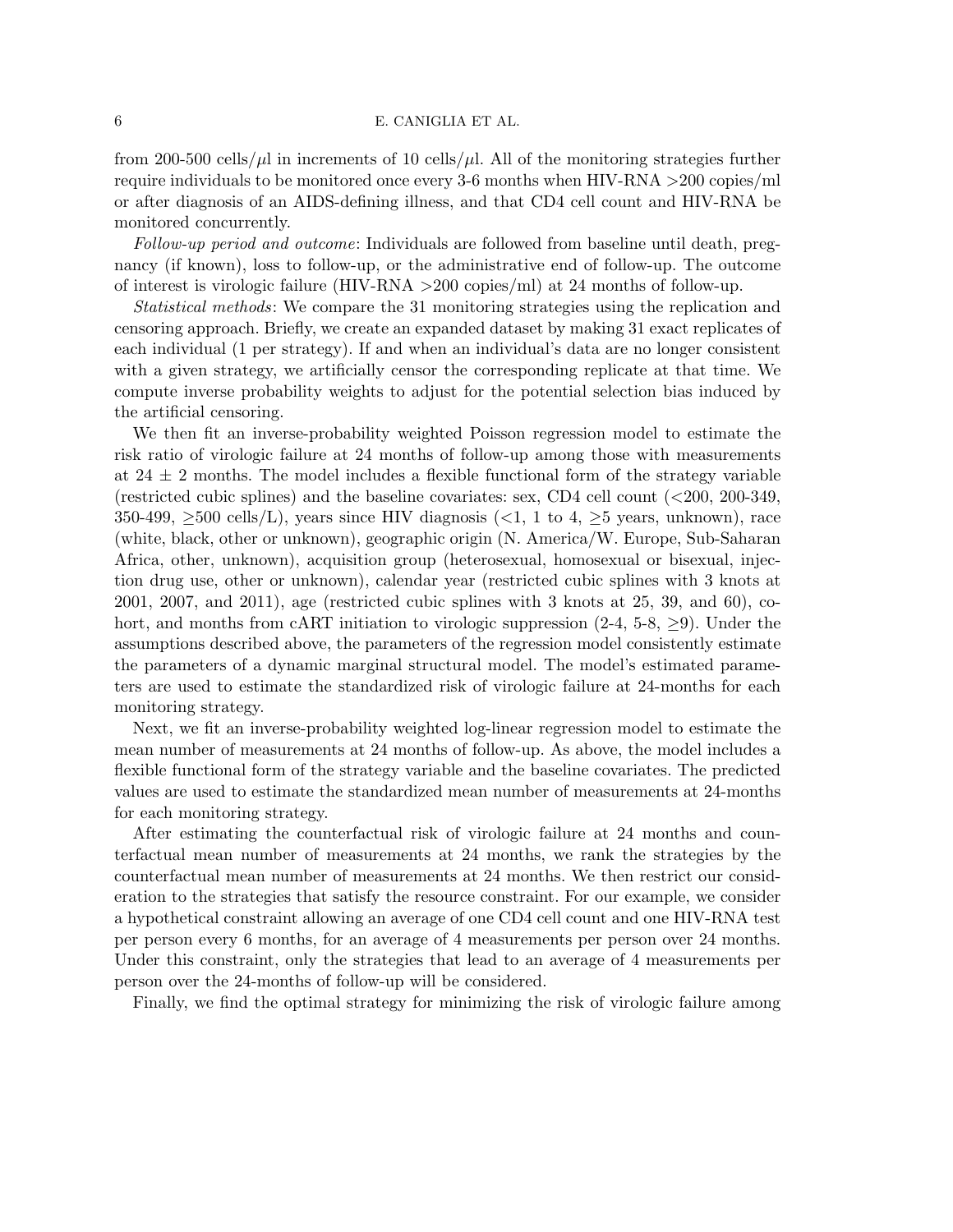the strategies that satisfy the constraint.

Results: Figure 1 shows the estimates obtained from the dyn-MSMs for virologic failure at 24 months and for mean number of monitoring events over 24 months across the range of CD4 cell count thresholds considered. In this example, the estimated risk of virologic failure is monotonically increasing and the estimated mean number of measurements is monotonically decreasing as the CD4 cell count threshold increases, so the optimal RCDS can be identified graphically as the lowest CD4 cell count threshold for which the mean number of monitoring events over 24 months is below the resource constraint,  $\kappa$ . Table 1 gives the same information with 95% confidence intervals obtained via 500 bootstrap samples.

In our example, we consider the case of  $\kappa = 4$  and identify the optimal threshold for switching monitoring frequency as  $320 \text{ cells}/\mu$ . The optimal RCDS is then 'monitor CD4 cell count and HIV-RNA every 3-6 months when CD4 is below 320 cells/ $\mu$ l and every 9-12 months when CD4 is above 320 cells/ $\mu$ l'.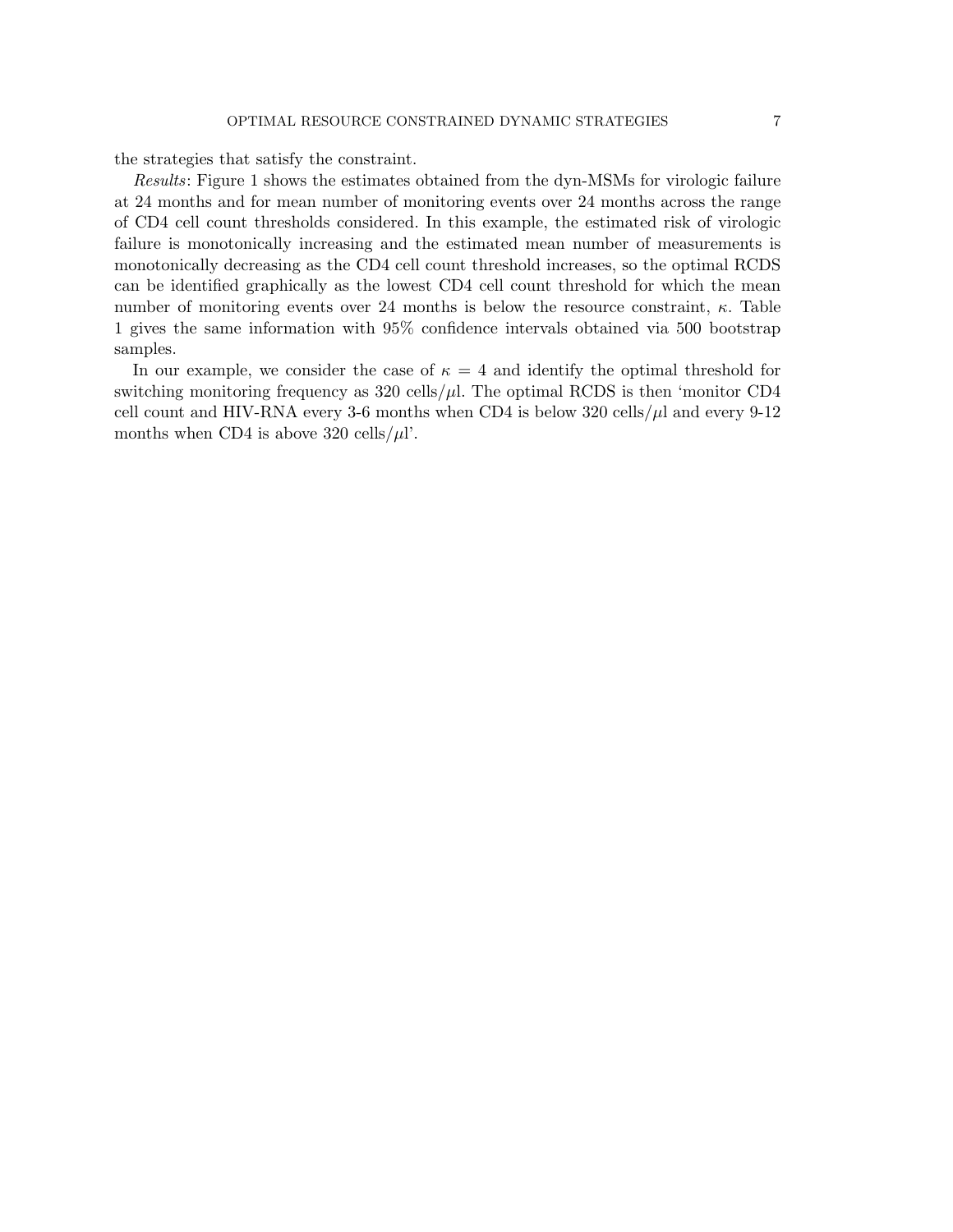# 8 E. CANIGLIA ET AL.



Fig 1. Risk of virologic failure and mean number of measurements per person at 24 months of follow-up by CD4 threshold strategy.

The grey line represents one potential resource constraint – a cap on per person number of measurements over 24 months of follow-up. Strategies in the green area meet this restriction, and the CD4 threshold 320 strategy is the optimal RCDS.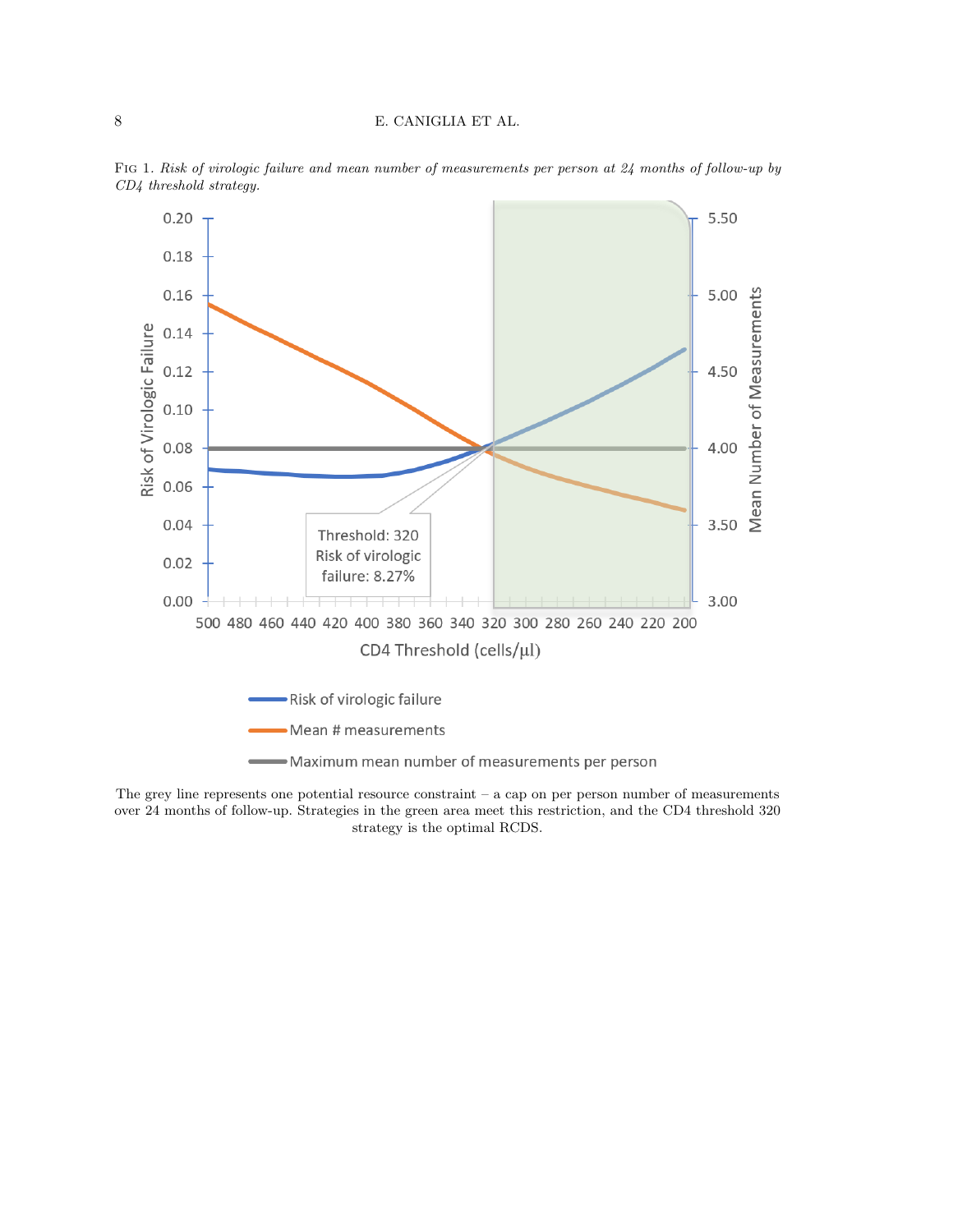| $CD4$ Threshold* |                   |               |                             |              |
|------------------|-------------------|---------------|-----------------------------|--------------|
| $(cells/\mu l)$  | Virologic Failure |               | Cumulative $#$ Measurements |              |
|                  | Risk(%)           | 95% CI        | <b>Expected Value</b>       | 95% CI       |
| 500              | 6.91              | (3.99, 9.82)  | 4.94                        | (4.82, 5.06) |
| 490              | 6.85              | (4.09, 9.61)  | 4.89                        | (4.78, 5.00) |
| 480              | 6.80              | (4.17, 9.43)  | 4.84                        | (4.73, 4.94) |
| 470              | 6.74              | (4.21, 9.27)  | 4.78                        | (4.69, 4.88) |
| 460              | 6.69              | (4.23, 9.15)  | 4.73                        | (4.64, 4.83) |
| 450              | 6.64              | (4.22, 9.05)  | 4.68                        | (4.59, 4.78) |
| 440              | 6.59              | (4.18, 8.99)  | 4.63                        | (4.54, 4.73) |
| 430              | 6.54              | (4.13, 8.95)  | 4.58                        | (4.49, 4.68) |
| 420              | 6.52              | (4.08, 8.95)  | 4.53                        | (4.43, 4.63) |
| 410              | $6.51\,$          | (4.03, 8.99)  | 4.48                        | (4.38, 4.58) |
| 400              | 6.54              | (4.02, 9.05)  | 4.43                        | (4.32, 4.53) |
| 390              | 6.60              | (4.05, 9.15)  | 4.37                        | (4.27, 4.48) |
| 380              | 6.71              | (4.14, 9.28)  | 4.31                        | (4.21, 4.42) |
| 370              | 6.87              | (4.26, 9.48)  | 4.25                        | (4.15, 4.36) |
| 360              | 7.08              | (4.41, 9.76)  | 4.19                        | (4.08, 4.30) |
| 350              | 7.33              | (4.55, 10.12) | 4.13                        | (4.02, 4.24) |
| 340              | 7.62              | (4.67, 10.57) | 4.07                        | (3.95, 4.18) |
| 330              | 7.93              | (4.79, 11.08) | 4.01                        | (3.89, 4.13) |
| 320              | 8.27              | (4.91, 11.62) | 3.96                        | (3.84, 4.08) |
| 310              | 8.61              | (5.09, 12.14) | 3.92                        | (3.79, 4.04) |
| 300              | 8.97              | (5.31, 12.61) | 3.88                        | (3.75, 4.00) |
| 290              | $\,9.33\,$        | (5.59, 13.06) | 3.84                        | (3.71, 3.97) |
| 280              | 9.70              | (5.91, 13.49) | 3.81                        | (3.68, 3.93) |
| 270              | $10.08\,$         | (6.22, 13.94) | 3.78                        | (3.65, 3.91) |
| 260              | 10.48             | (6.52, 14.43) | 3.75                        | (3.62, 3.88) |
| 250              | 10.88             | (6.78, 14.99) | 3.73                        | (3.59, 3.86) |
| 240              | 11.31             | (6.98, 15.64) | 3.70                        | (3.55, 3.85) |
| 230              | 11.75             | (7.12, 16.38) | 3.67                        | (3.52, 3.83) |
| 220              | 12.21             | (7.21, 17.72) | $3.65\,$                    | (3.48, 3.82) |
| 210              | 12.68             | (7.25, 18.12) | 3.62                        | (3.44, 3.80) |
| 200              | 13.18             | (7.23, 19.13) | 3.60                        | (3.41, 3.79) |

TABLE 1

Risk of Virologic Failure and cumulative number of measurements at 24 months for CD4 threshold

\*The CD4 Threshold corresponds to the CD4 cell count at which monitoring frequency changes from once every 2-7 months (if CD4 cell count is below the threshold) to once every 8-13 months (if CD4 cell count is above the threshold). Each strategy also includes monitoring once every 2-7

months when HIV-RNA>200 copies/ml or after diagnosis of an AIDS-defining illness. The monitoring strategies falling in the grey area meet the restriction that CD4 cell count and HIV-RNA may only be monitored every six months. Among the monitoring strategies that meet the restriction, the 320 threshold strategy is the optimal strategy.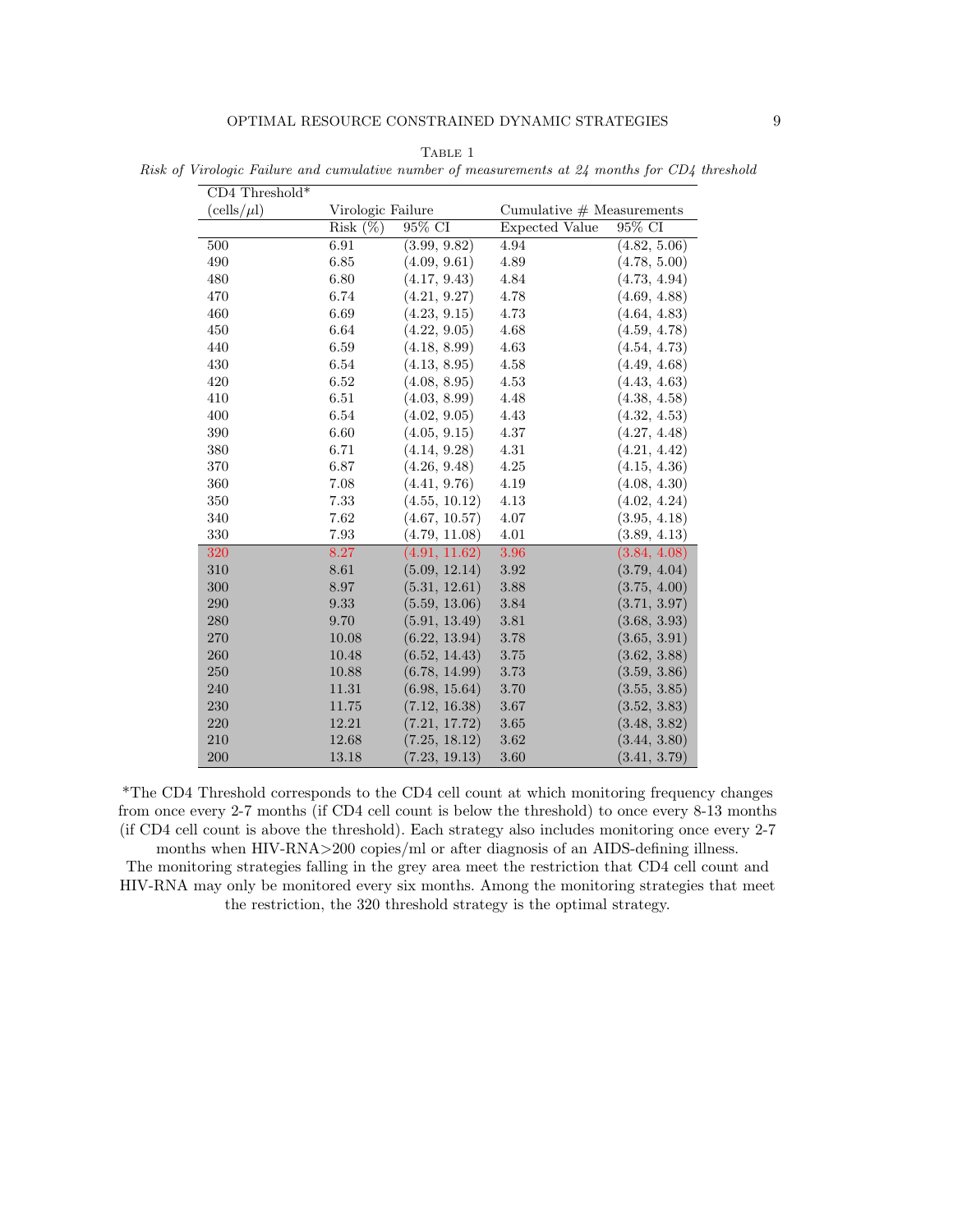### 10 E. CANIGLIA ET AL.

6. Conclusions. Dynamic treatment strategies are a better representation of realworld clinical decision-making processes than static or point intervention strategies. However, resource utilization of dynamic strategies is difficult to assess, since the number of individuals requiring intervention over time under a given strategy cannot be straightforwardly determined at baseline. When a health system faces resource constraints that prohibit implementing the true optimal dynamic treatment strategy, the optimal RCDS is instead required.

Here we propose a method to identify the optimal RCDS within a parameterized class of strategies of interest by estimating the counterfactual resource usage. We apply this method to estimate the optimal RCDS for monitoring frequency among individuals living with HIV who achieve virologic suppression.

Our choice of  $\kappa = 4$  was somewhat arbitrary. If we had instead chosen  $\kappa = 3$ , we would have found that none of the strategies under consideration would satisfy this resource constraint. Interestingly, if we had chosen  $\kappa = 4.7$ , we would have identified the optimal threshold for switching monitoring frequency as  $410 \text{ cells}/\mu$ , even though all the strategies in the range from 200-450 cells/ $\mu$ l would have satisfied the resource constraint (however, the confidence intervals around our estimates are quite wide).

In reality, determining the number of CD4 cell count and HIV-RNA measurements a setting is willing to allocate depends on a complex assessment of the costs and health benefits of monitoring. In our illustrative application, we imposed a constraint on the number of tests, which we imagined was derived from a hypothetical corresponding cost constraint. In other applications, it might be useful to directly bound cost instead. For example, since HIV-RNA tests cost more than CD4 tests, an optimal strategy satisfying a total cost constraint may be a more flexible joint strategy that allows CD4 cell count and HIV-RNA to be monitored with different frequencies. Future studies should also assess other health outcomes such as quality-adjusted life years associated with various monitoring strategies. Finally, even in the absence of a single hard resource constraint, examining outcomes of optimal strategies over a range of hypothetical cost constraints could allow for computation of incremental cost-effectiveness ratios, which could be useful for key stakeholders and decision-makers.

7. Acknowledgements. We thank Andrew Phillips, Linda Wittkop, Giota Touloumi, and Hansjakob Furrer for useful comments on an earlier draft of this paper and James Robins for helpful discussions. This work was partially supported by NIH grants R37 AI102634 and T32 AI007433.